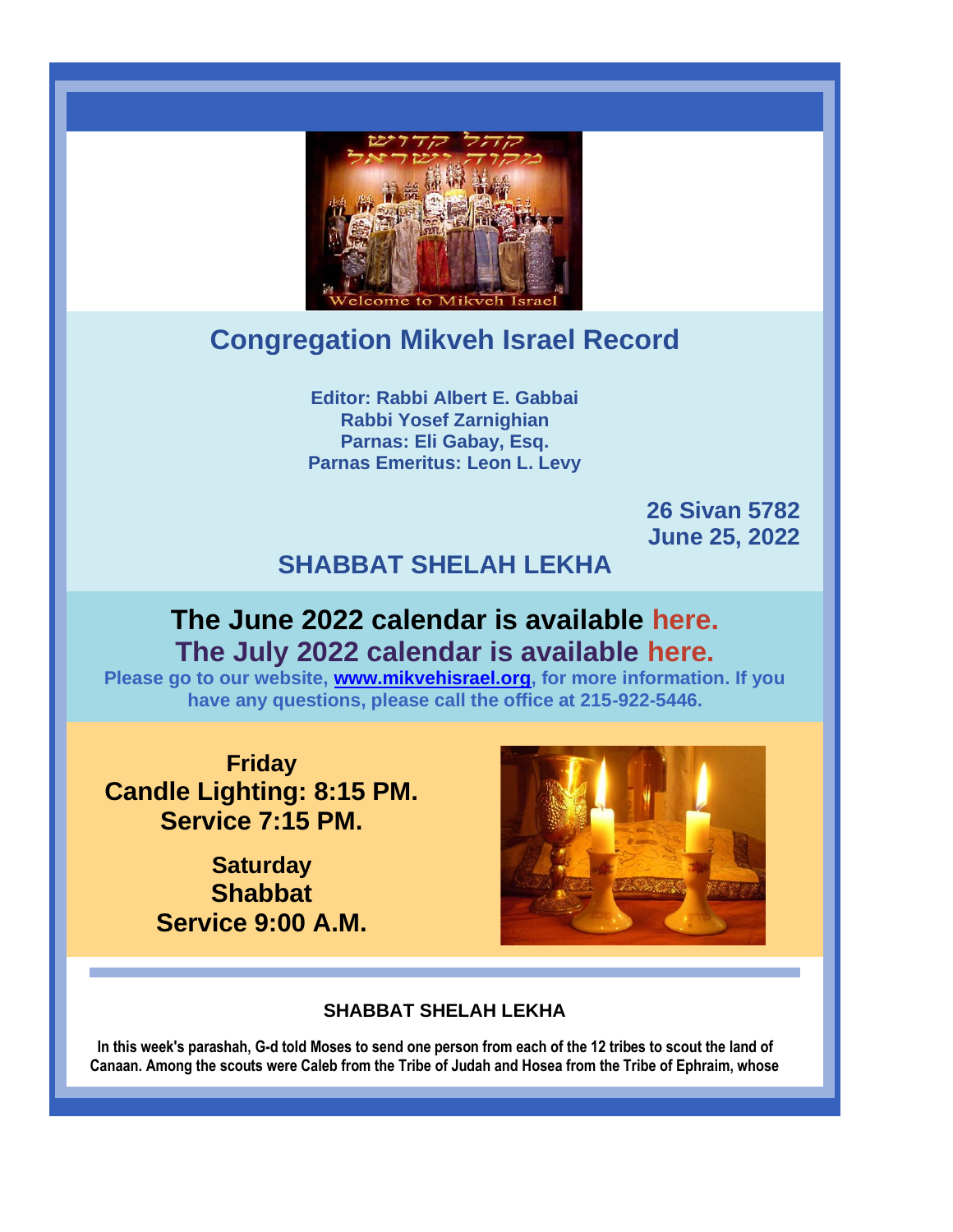**name Moses changed to Joshua. They scouted the land as far as Hebron. At Eshcol, they cut down a branch with a single cluster of grapes so large that it had to be borne on a carrying frame by two of them, as well as some pomegranates and figs.**

 **At the end of 40 days, they returned and reported to Moses, Aaron, and the people saying that the land did indeed flow with milk and honey, but that the people who inhabited it were powerful, the cities were fortified and very large, and that they saw the Amalakites there. Ten scouts called the land "one that devours its inhabitants." They reported that the land's people were giants and stronger than the people of Israel.**

 **The whole community broke into crying, railed against Moses and Aaron, and shouted: "If only we might die in this wilderness!" Moses and Aaron fell on their faces, and Joshua and Caleb rent their clothes and exhorted the people not to fear. The people threatened to pelt them with stones.**

 **G-d said to Moses, "How long will this people spurn Me?" and threatened to strike them with pestilence and make of Moses a nation. But Moses told G-d that the Egyptians would think G-d powerless to bring the people to the Promised Land. Moses asked G-d to forbear, since G-d was "slow to anger and abounding in kindness, forgiving iniquity and transgression."**

**In response, G-d pardoned, but also swore that none of the men who had seen G-d's signs would see the Promised Land, except Caleb and Joshua, and that all the rest 20 years old and up would die in the wilderness. G-d said that their children would enter the Promised Land after roaming the wilderness, suffering for the faithlessness of the present generation, for 40 years, corresponding to the number of days that the scouts scouted the land.**

 **Early the next morning, the people set out to the Promised Land, but Moses told them that they would not succeed without G-d in their midst. But they marched forward anyway, and the Amalekites and the Canaanites dealt them a shattering blow at Hormah.** 

 **The laws of the meal, wine and oil offerings are given, as well as the mitzvah to consecrate a portion of the dough (hallah) to G-d when making bread. G-d also explained the offerings necessary if the community or an individual unwittingly failed to observe any commandment.**

 **A man gathered wood on the Sabbath day, and they brought him before Moses, Aaron, and the community and placed him in custody. G-d told Moses that the whole community was to pelt him with stones outside the camp, and they did. G-d told Moses to instruct the people to make for themselves tzitzit on each of the corners of their garments. They were to look at the fringes, recall the commandments, and observe them.**

**Parashat Shelah Lekha has 119 verses Haftarat Shelah Lekha has 24 verses Sefer HaHinukh: Parashat Shelah Lekha contains 3 Mitzvot**

**This week's Haftarah is from Joshua** 

**From Rabbi Albert E. Gabbai**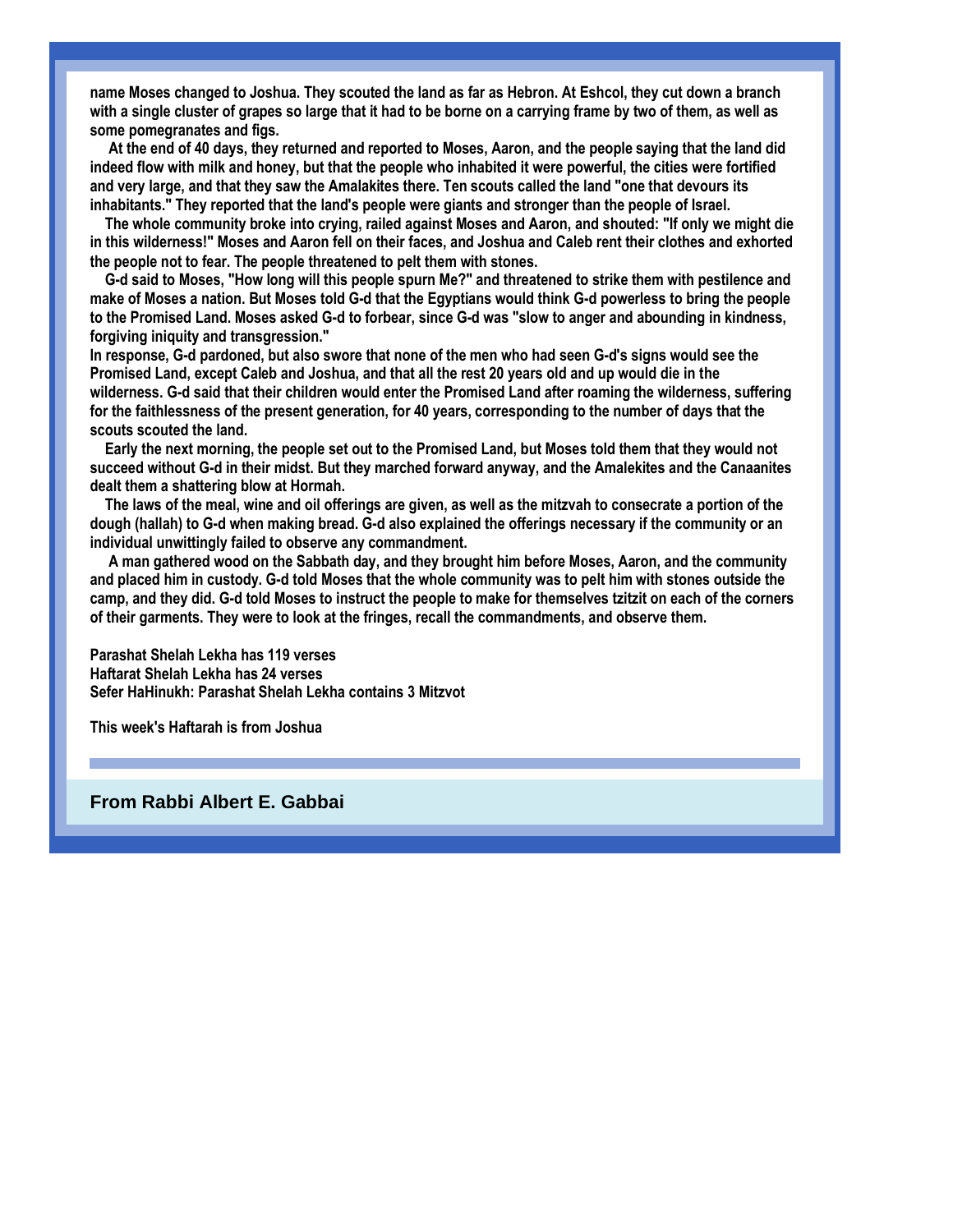

 **In the Parashah this week, we are told of the twelve scouts who explored the Promised Land. When they came back, they gave an accurate report of what they saw, yet the children of Israel were punished and made to wander in the desert for forty years.**

 **How could it be that the Israelites were punished?** 

 **They were punished because they were rebellious and did not trust that G-d would keep His promise. Joshua and Caleb exhorted the whole Israelite community telling them that, with the help of G-d, they would be given the land. They even said that they should not have fear of the inhabitants. However, the other ten said, "...we looked like grasshoppers to ourselves and so we must have looked to them." The Israelites did not have confidence, neither in G-d nor in themselves.**

 **If we belittle ourselves, then people will belittle us. If we say to ourselves that we cannot accomplish a certain task, although** 

**accomplishable with some effort, we will not even try because we have convinced ourselves that we are incapable. It will "freeze" us fro**m any **attempt.**

 **That is why it is very important that we look at ourselves in a moderate way and nurture good traits so that when we behave, these good traits will guide us.** 



**MAZAL TOB to MOLLIE and DANIEL VESSAL on the birth of their son**

**First grandson of Caralyn and David Vessal and Marcia and the late Marty Weinberg**

**The Berit Milah will be held on Wednesday, June 29th (time pending)**

**Our thanks to the Gabbay family for sponsoring our Shabbat lunch**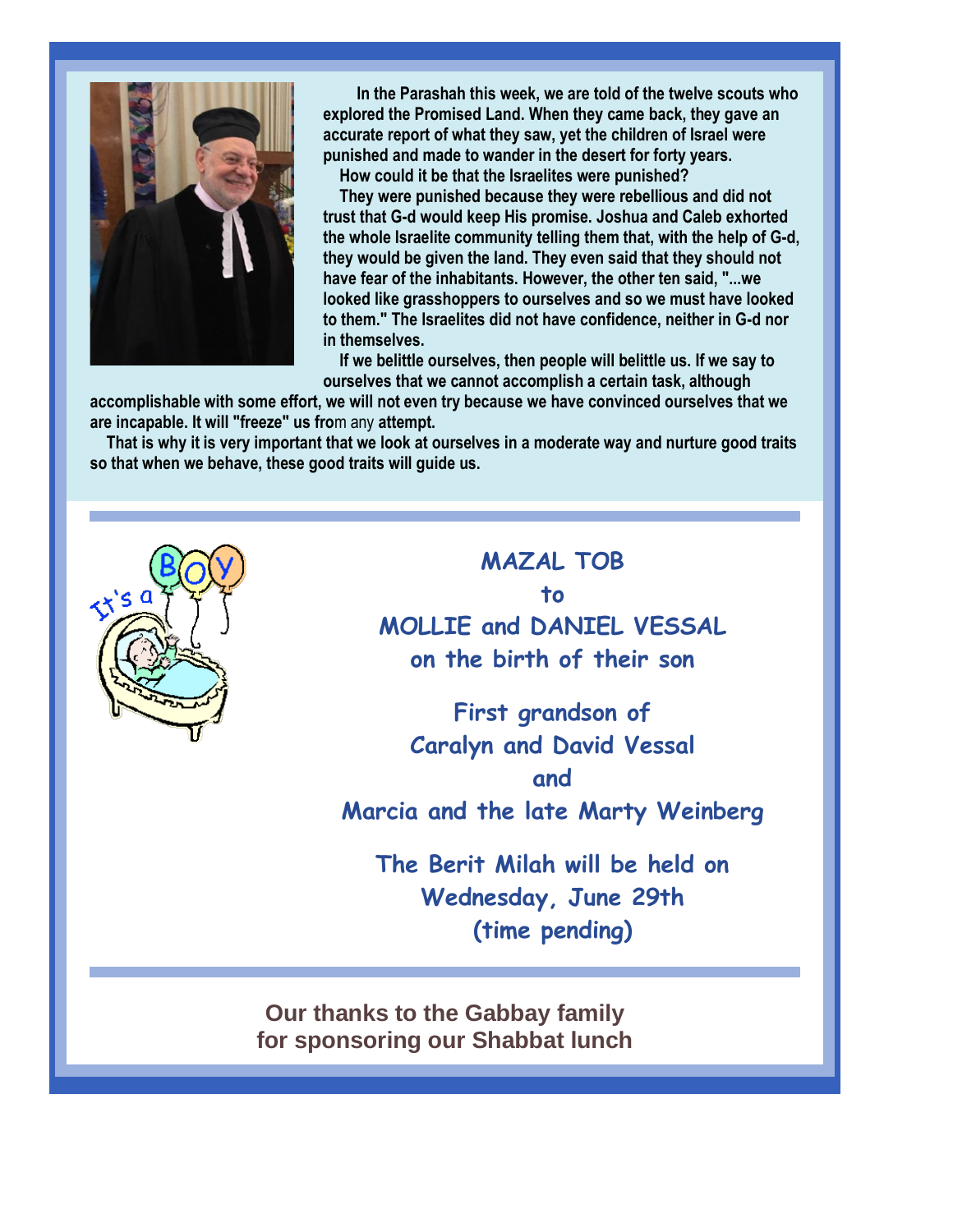## **in memory of beloved husband, father, grandfather, MR. JOSEPH GABBAY**





**MAZAL TOB!**

**To**

**FRAN & LEON L. LEVY**

**Celebrating their 60th anniversary!**

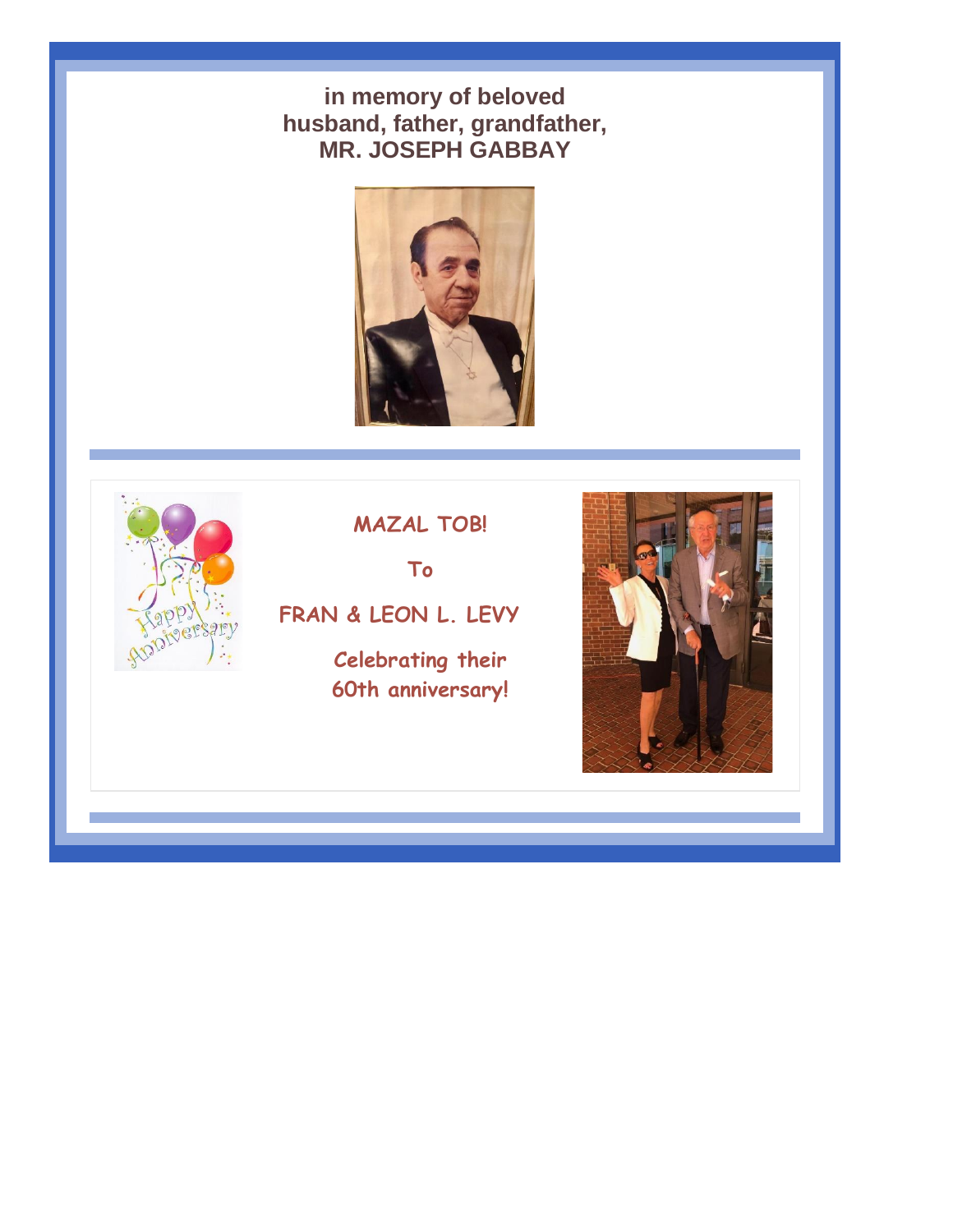

**Join us in welcoming REV. PHILIP SHERMAN this Shabbat.**

**A New Class for children 5-12 years old Click on the Zoom link to join Rabbi Yosef Zarnighian Sunday mornings at 10:00 A.M.**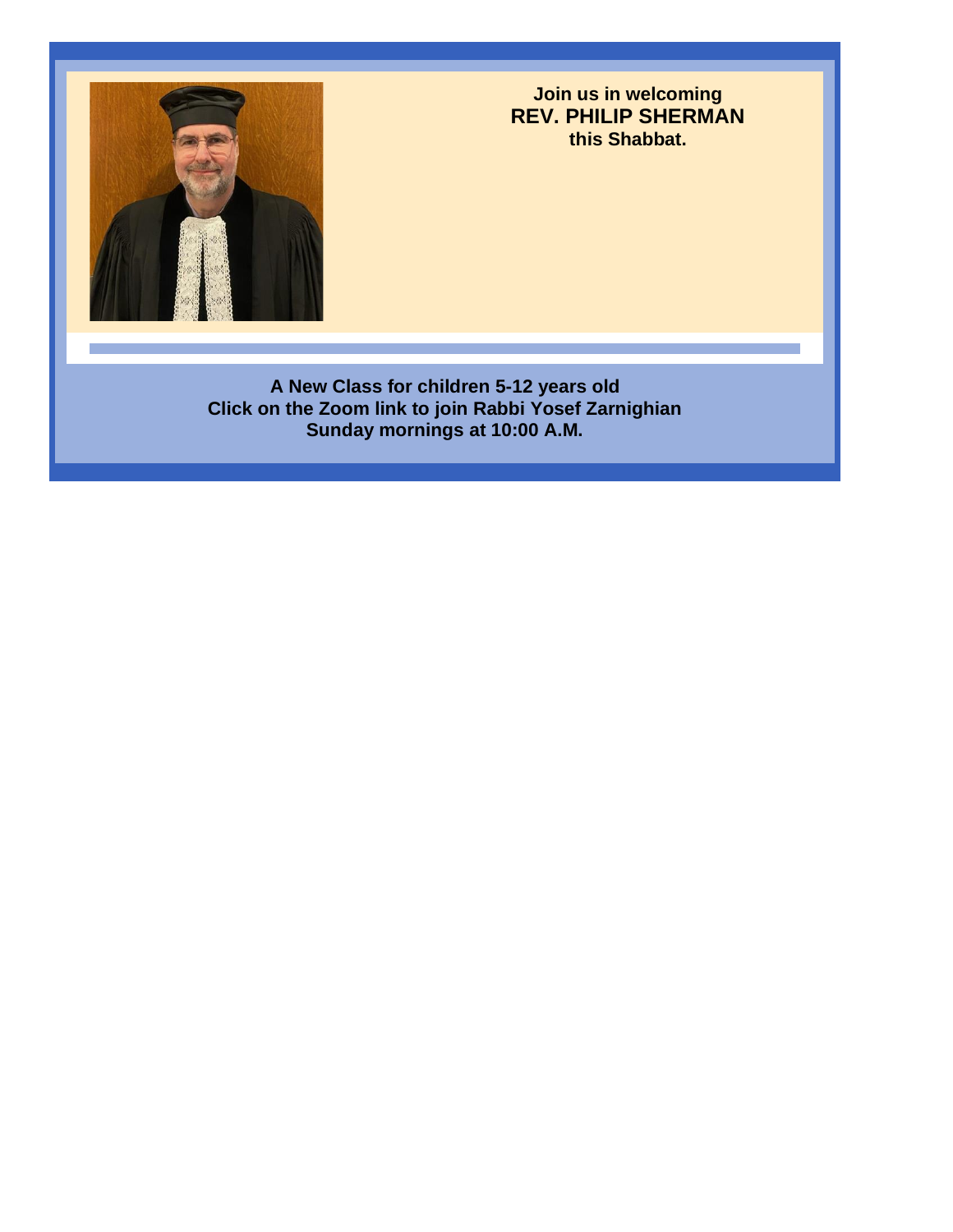

**Zoom link:**

**[https://us02web.zoom.us/j/2159225446?pwd=K2VpWmJqSmxYNERZVmNVL3dx](https://r20.rs6.net/tn.jsp?f=001cbRPtfS6ZZViMNOwaX88zUIxbWT2EzZ4eT9pIxtASNIxoPueccoBlsWRHjWlywvjXa6rvZL7azeNPLw0Qkv7nPBjm1JOCAjecM0K0MDv3BwExDIgDM4X-LxL9iieOxN9AWEsu_0LELx54449ttGeQZ2ABuIlN-90fkcJWzWR8_zMl9xNuT7Kzo1Z-mnWbiyA3LdM3iPXZAd7eaJGSChq7jbdb-LXAQcf&c=vGGauNXeiBfw_kJfQIgzIQXLu_XDdXrr69ue9s9iv6I-O5t5BghByg==&ch=N7jVyUBQZGRd_nJF6Kb1-r-6BeZZaVRCWF9VVxT-z5Un7jwZNvX2aQ==) [T3dXQT09](https://r20.rs6.net/tn.jsp?f=001cbRPtfS6ZZViMNOwaX88zUIxbWT2EzZ4eT9pIxtASNIxoPueccoBlsWRHjWlywvjXa6rvZL7azeNPLw0Qkv7nPBjm1JOCAjecM0K0MDv3BwExDIgDM4X-LxL9iieOxN9AWEsu_0LELx54449ttGeQZ2ABuIlN-90fkcJWzWR8_zMl9xNuT7Kzo1Z-mnWbiyA3LdM3iPXZAd7eaJGSChq7jbdb-LXAQcf&c=vGGauNXeiBfw_kJfQIgzIQXLu_XDdXrr69ue9s9iv6I-O5t5BghByg==&ch=N7jVyUBQZGRd_nJF6Kb1-r-6BeZZaVRCWF9VVxT-z5Un7jwZNvX2aQ==)**

> **Meeting ID: 215 922 5446 Passcode: [1234](https://r20.rs6.net/tn.jsp?f=001eQIpWBH4y-DTUSCu2eX8Gu4r10WocBTjiVYEOcuGH2XWY-e1qdV1Uur4m9al0mnUDFjLKe1Sy1GMNgt1mav0YkOtT5asTYb0PnBYlmdENyvmWBA4-inAvyPj9UR2e495GWhCTbkd9l6QvuFDrYE7WaHtbCC8EItis7YOP3mq6AWgZPyVEb7d2IDt11Oh05ICqfaTL2eFrQ21LTRvVIfEXptXj1gw1zeH&c=DVyPF3ErIG5hvImhn8AoDaYTjDcty_B4ZBY_5AZfw5300uzZ1346TA==&ch=78GajAxt3lL6QvfrOzgGbc2eAgVQx-csPGZLjDojGUWgaAOC5gWSmg==)**

One tap mobile +19292056099,,2159225446#,,,,\*1234# US (New York) +13017158592,,2159225446#,,,,\*1234# US (Washington D.C) Dial by your location +1 929 205 6099 US (New York)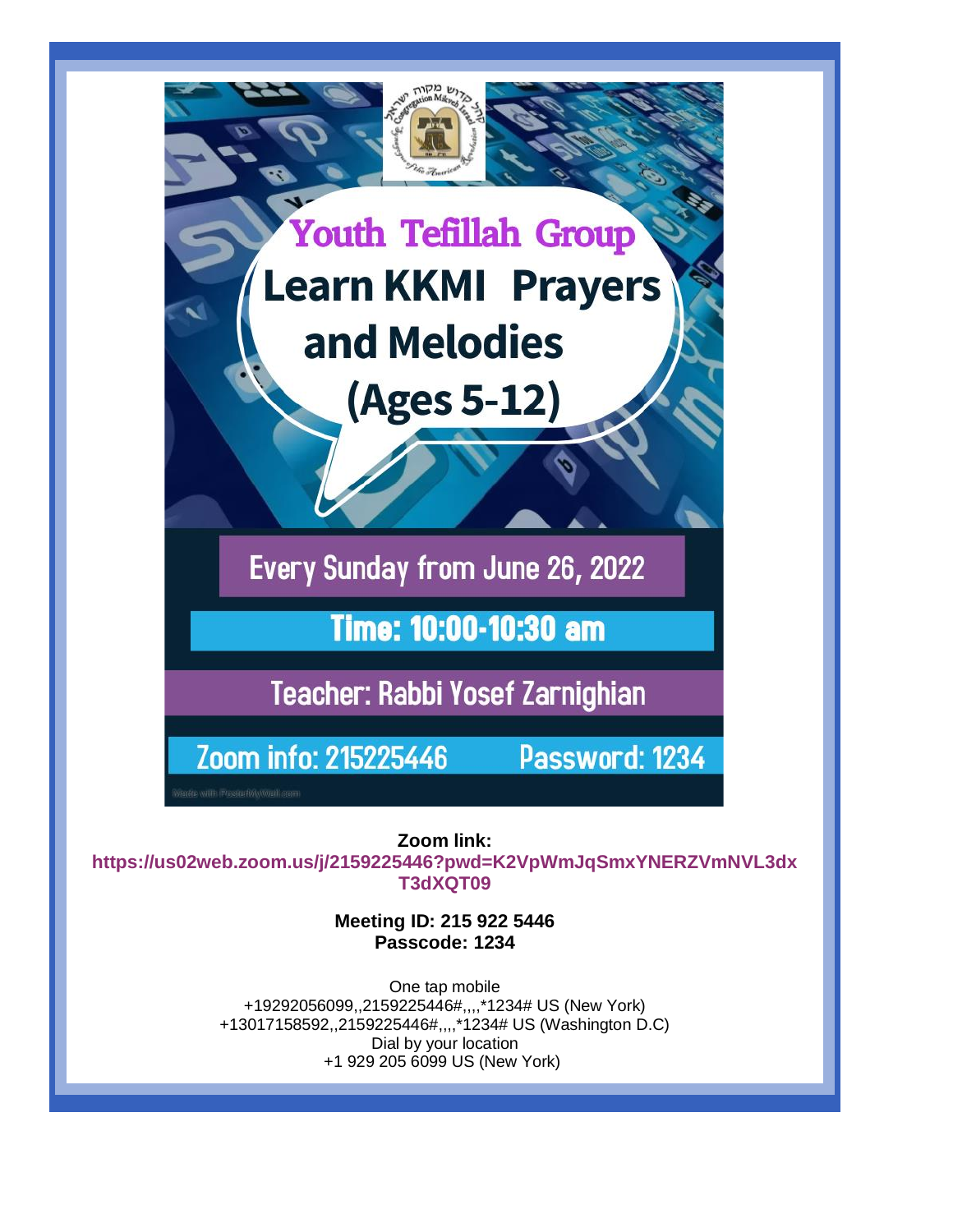Meeting ID: 215 922 5446 Passcode: 1234 Find your local number: [https://us02web.zoom.us/u/kDJ5cgJgv](https://r20.rs6.net/tn.jsp?f=001cbRPtfS6ZZViMNOwaX88zUIxbWT2EzZ4eT9pIxtASNIxoPueccoBlgrPQQUV0NBWihvgmpUMsc4qzAleRVTgzZypbwgZundPoSYV8t-7DnS951dQ8WdblYWrKfX3Yr88Tp9IxnVe3InN7Syinm5cEfImnSDG9EqA&c=vGGauNXeiBfw_kJfQIgzIQXLu_XDdXrr69ue9s9iv6I-O5t5BghByg==&ch=N7jVyUBQZGRd_nJF6Kb1-r-6BeZZaVRCWF9VVxT-z5Un7jwZNvX2aQ==) ++++++++++++++++++++++++++++++++++++++++++++++++++++++++++++++++

#### *HASHCABOT RECITATION THURSDAY EVENINGS 7:00 P.M. ON ZOOM*



**It is our Minhag (custom) to recite the Hashcabot (Memorial prayer) on the Nahalah (Yahrzeit/anniversary) of the deceased in the synagogue on the Shabbat preceding their Hebrew date. At the same time, we read the names of those who have passed away during the last twelve months. We encourage you to honor your loved ones during the Zoom sessions.**

#### **Join Rabbi Albert Gabbai on Thursday evenings at 7:00 P.M. on Zoom**

**Join Zoom Meeting: [https://us02web.zoom.us/j/2159225446?pwd=K2VpWmJqSmxYNERZV](https://r20.rs6.net/tn.jsp?f=001cbRPtfS6ZZViMNOwaX88zUIxbWT2EzZ4eT9pIxtASNIxoPueccoBlsWRHjWlywvjXa6rvZL7azeNPLw0Qkv7nPBjm1JOCAjecM0K0MDv3BwExDIgDM4X-LxL9iieOxN9AWEsu_0LELx54449ttGeQZ2ABuIlN-90fkcJWzWR8_zMl9xNuT7Kzo1Z-mnWbiyA3LdM3iPXZAd7eaJGSChq7jbdb-LXAQcf&c=vGGauNXeiBfw_kJfQIgzIQXLu_XDdXrr69ue9s9iv6I-O5t5BghByg==&ch=N7jVyUBQZGRd_nJF6Kb1-r-6BeZZaVRCWF9VVxT-z5Un7jwZNvX2aQ==) [mNVL3dxT3dXQT09](https://r20.rs6.net/tn.jsp?f=001cbRPtfS6ZZViMNOwaX88zUIxbWT2EzZ4eT9pIxtASNIxoPueccoBlsWRHjWlywvjXa6rvZL7azeNPLw0Qkv7nPBjm1JOCAjecM0K0MDv3BwExDIgDM4X-LxL9iieOxN9AWEsu_0LELx54449ttGeQZ2ABuIlN-90fkcJWzWR8_zMl9xNuT7Kzo1Z-mnWbiyA3LdM3iPXZAd7eaJGSChq7jbdb-LXAQcf&c=vGGauNXeiBfw_kJfQIgzIQXLu_XDdXrr69ue9s9iv6I-O5t5BghByg==&ch=N7jVyUBQZGRd_nJF6Kb1-r-6BeZZaVRCWF9VVxT-z5Un7jwZNvX2aQ==)**

> **Meeting ID: 215 922 5446 Passcode: [1234](https://r20.rs6.net/tn.jsp?f=001eQIpWBH4y-DTUSCu2eX8Gu4r10WocBTjiVYEOcuGH2XWY-e1qdV1Uur4m9al0mnUDFjLKe1Sy1GMNgt1mav0YkOtT5asTYb0PnBYlmdENyvmWBA4-inAvyPj9UR2e495GWhCTbkd9l6QvuFDrYE7WaHtbCC8EItis7YOP3mq6AWgZPyVEb7d2IDt11Oh05ICqfaTL2eFrQ21LTRvVIfEXptXj1gw1zeH&c=DVyPF3ErIG5hvImhn8AoDaYTjDcty_B4ZBY_5AZfw5300uzZ1346TA==&ch=78GajAxt3lL6QvfrOzgGbc2eAgVQx-csPGZLjDojGUWgaAOC5gWSmg==)**

One tap mobile +19292056099,,2159225446#,,,,\*1234# US (New York) +13017158592,,2159225446#,,,,\*1234# US (Washington D.C) Dial by your location +1 929 205 6099 US (New York) Meeting ID: 215 922 5446 Passcode: 1234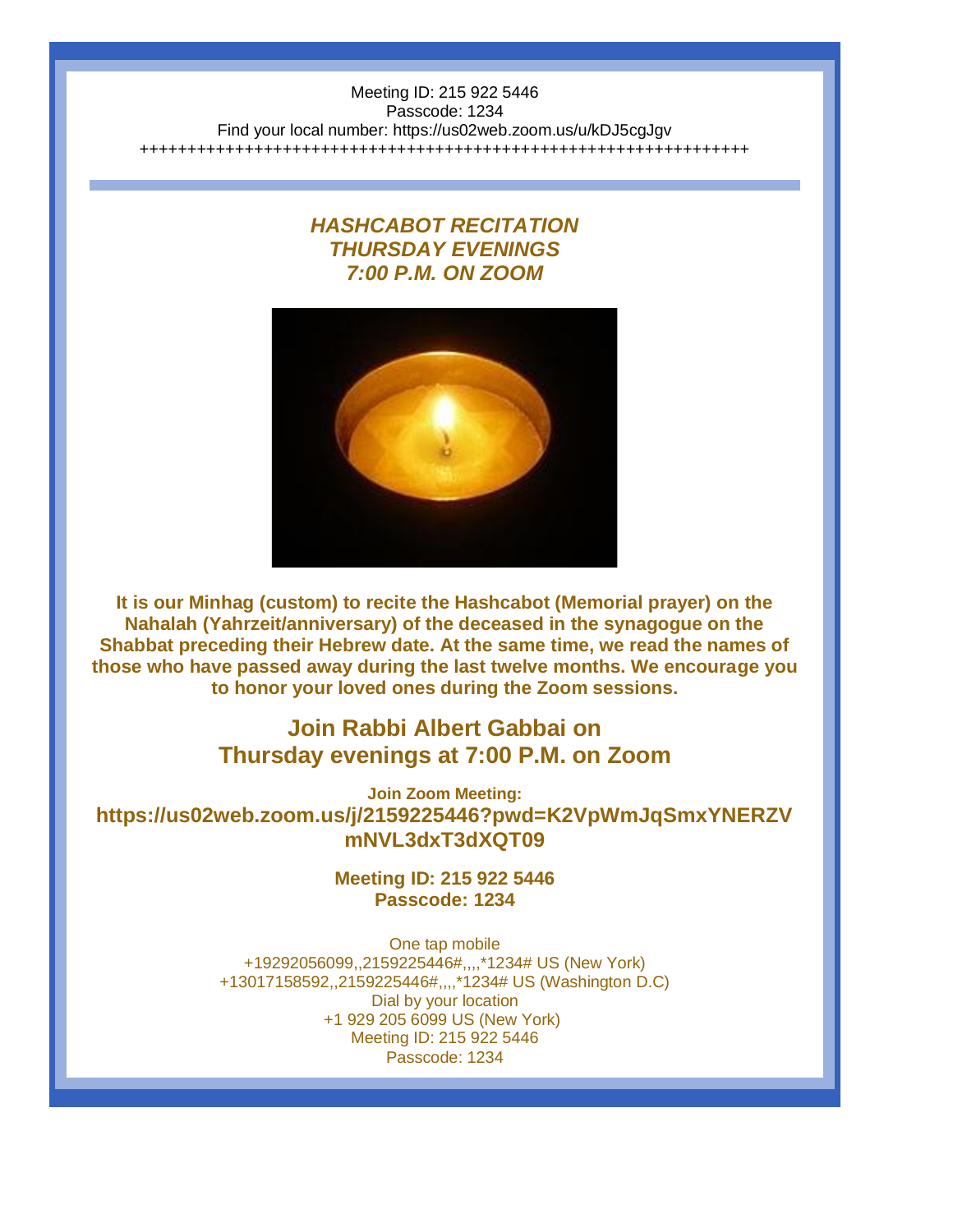# ight Night Rabbi Gabbai ws<br>Rabbi Zarnighian



**FRIDAY, JULY 1, 2022 SERVICE 7:15 P.M.** 

Please make your reservations for the delicious meal that will be served. \$18 per member; \$36 per guest. Please reserve by Tuesday, June 28, 2022

# 215-922-5446

**CONGREGATION MIKVEH ISRAEL** 44 N. 4th St., Philadelphia, PA 19106

Made with PosterMyWall.com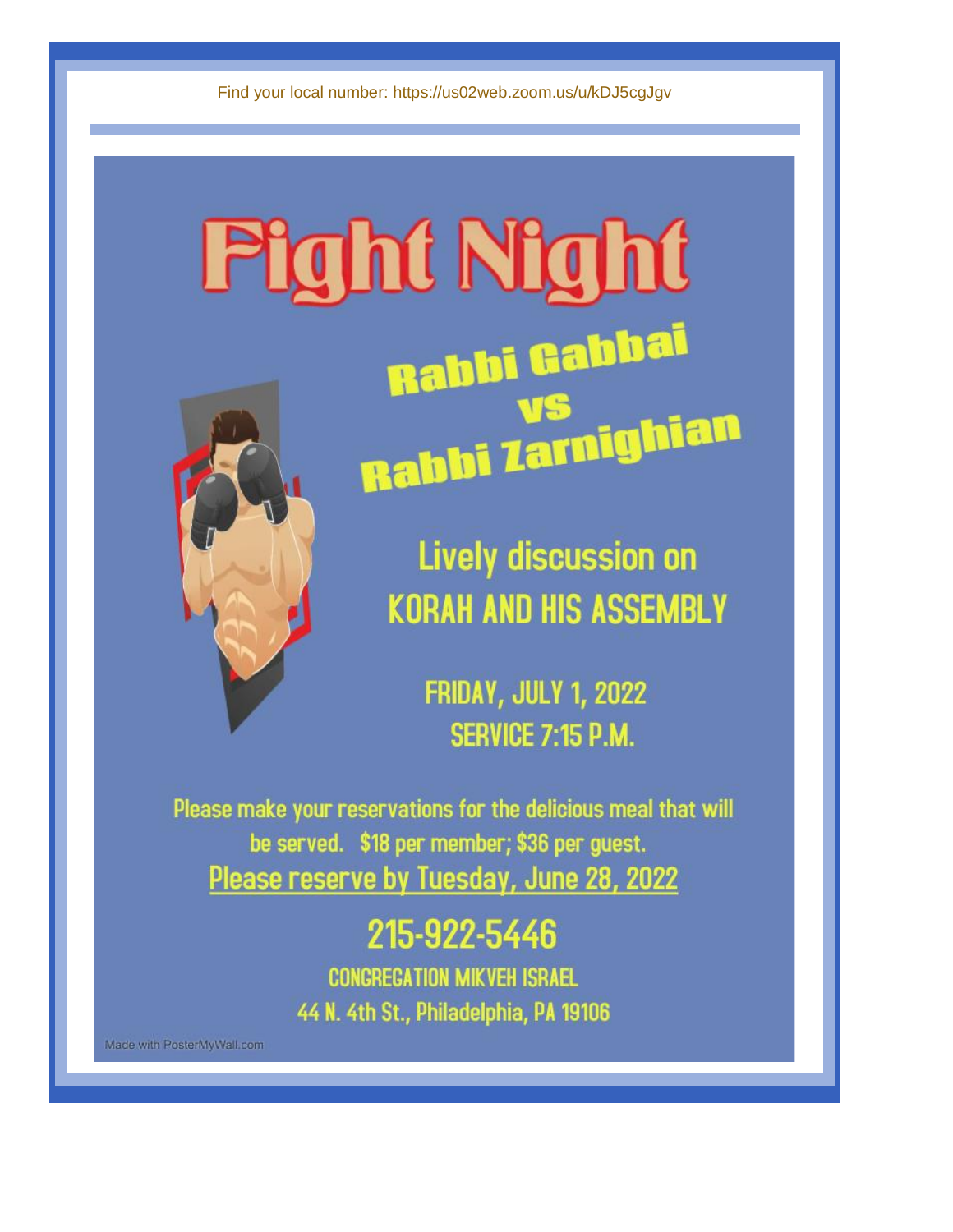#### **REFUAH SHELEMAH**

**Mr. Shalom Atias Mr. Jeffrey Allen Bensignor Mrs. Penina Fishel Mr. Victor Gornizky Stephen Harmelin, Esq. Mrs. Ayala Niv Mrs. Rivka Rappaport Mrs. Sarah Roizman Mr. Sali Shamash Mrs. Harriet Wundohl Mr. Robert Zahn**

#### **BIRTHDAYS!**



#### **THIS WEEK:**

**Mr. Joel Cohen Mr. Arkadiy Landa Mrs. Inga Fellah Ms. Talis Schatz Mrs. Etta Risch**

#### **LAST WEEK:**

**Ms. Marta Buechler Dr. Bruce Coopersmith Ms. Bonnie Freundlich**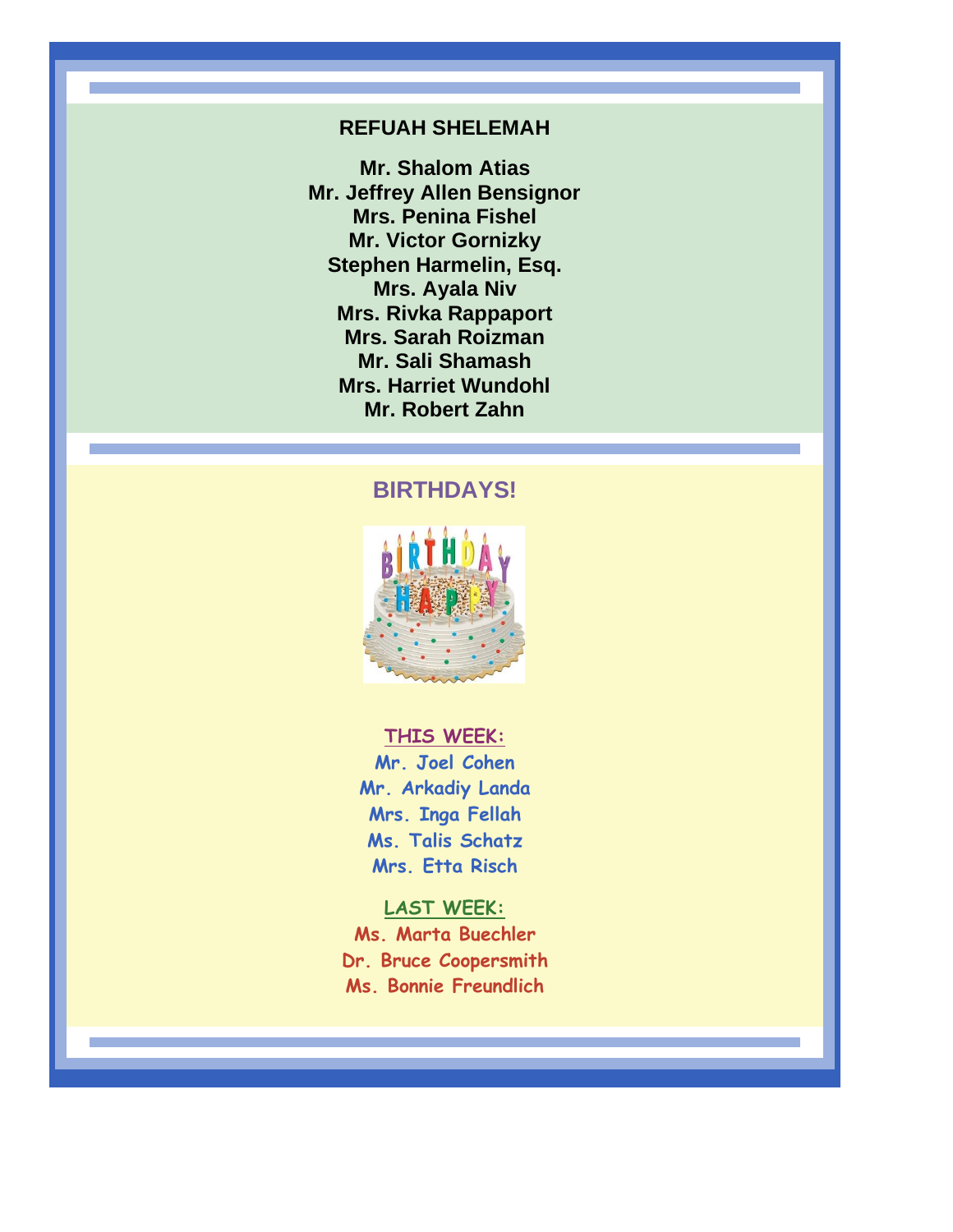#### **We express our gratitude to the following contributors:**

~~~~~~~~~~~~~~~~~~~~~ Mrs. Lillian Montague in memory of her brother-in-law, Mr. Jack Montague G. Yaacob Montague b. Shemuel ~~~~~~~~~~~~~~~~~~~~~~ Mr. Steven Montague in memory of his uncle, Mr. Jack Montague G. Yaacob Montague b. Shemuel ~~~~~~~~~~~~~~~~~~~~~~~ Mrs. Rae Chait G. Rahel e. Nahum in memory of her husband, Mr. Nathan Chait G. Nahum b. Yisrael ~~~~~~~~~~~~~~~~~~~~~~~ Mrs. Ellen Liss in memory of her father, Mr. Nathan Chait G. Nahum b. Yisrael ~~~~~~~~~~~~~~~~~~~~~~~ Ms. Carol Marke G. Shifra b. Hershel v Malka in memory of her mother, Mrs. Renee Marke G. Malka b. David ~~~~~~~~~~~~~~~~~ Mrs. Jane Cohen Millner Mrs. Joanne Cohen Katz in memory of their grandfather, Mr. Abram Cohen G. Y. Abraham b. Yehuda ~~~~~~~~~~~~~~~~~~~~~~~ Mr. Leon L. Levy G.N. Shabbetai b. Hayim HaLevi in memory of his brother-in-law, Mr. Nathan Chait G. Nahum b. Yisrael and his cousin, Mrs. Renee Marke G. Malka b. David ~~~~~~~~~~~~~~~~~~~~~~~ Susan Morris, Esq.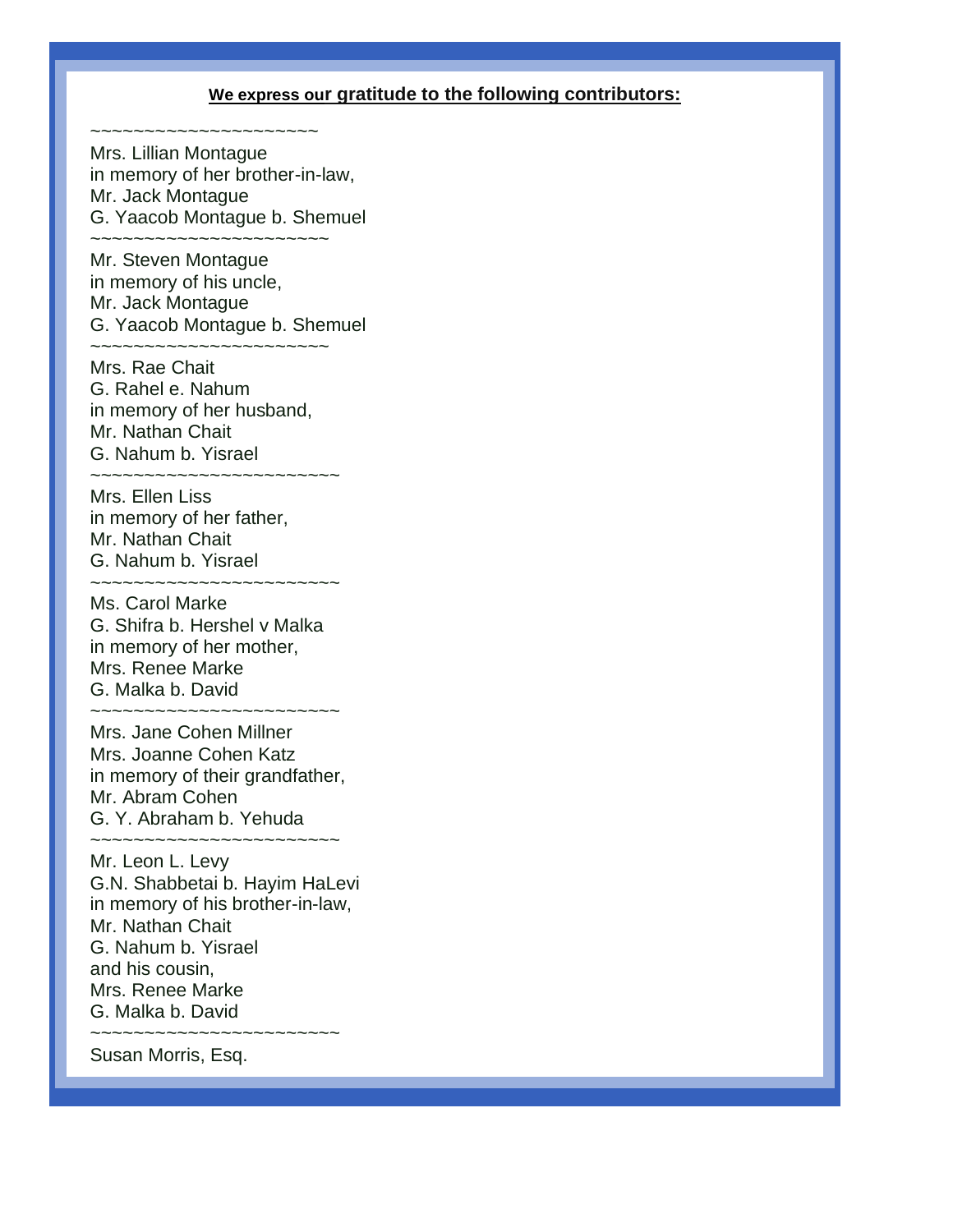in memory of her grandmother, Mrs. Bessie Wilf G. Bryna e. Binyamin

~~~~~~~~~~~~~~~~~~~~~~~~~~

Mrs. Rae Chait Eli Gabay, Esq. Ms. Sharon Geller Mr. Zev Guttman Mrs. Joanne Cohen Katz Mr. Leon L. Levy Mrs. Ellen Liss Ms. Carol Marke Mrs. Jane Cohen Millner Mr. Arthur Menko Mrs. Lillian Montague Mr. Steven Montague Susan Morris, Esq. Dr. Thad Ritch de Herrera Mr. Dillon Schiff Mr. William Vessal Mr. J. Neal Weissman Dr. David Zwillenberg

# **Thank you.**

#### **REMEMBRANCE**

Daniel C. Cohen, Esq., 2022 Mr. Simon Mellul, 2022 Labron Shuman, Esq., (P) 2022 Mr. Robert Stern, 2021 Dr. Shimon Vega, 2021 Mr. Bruce Oxenberg, 2021 Mr. Joseph Gabbay (P) 2003 Mr. Samuel Mistrano (P) 1940 Rabbi Nardus Groen (P) 2007 Dr. Abram Cohen (P) 1998 Mr. Henry B. Cohen (P) 1985 Mr. Joseph Sady (P) 1928 Mr. Matthew Wolkin (P) 1994 Mr. Philip Nathan Aronson (P) 1934 Mr. Henry Cohen (P) 1879 Mr. Joseph Andrade (P) 1868 Mr. Carl Schwartz (P) 1965

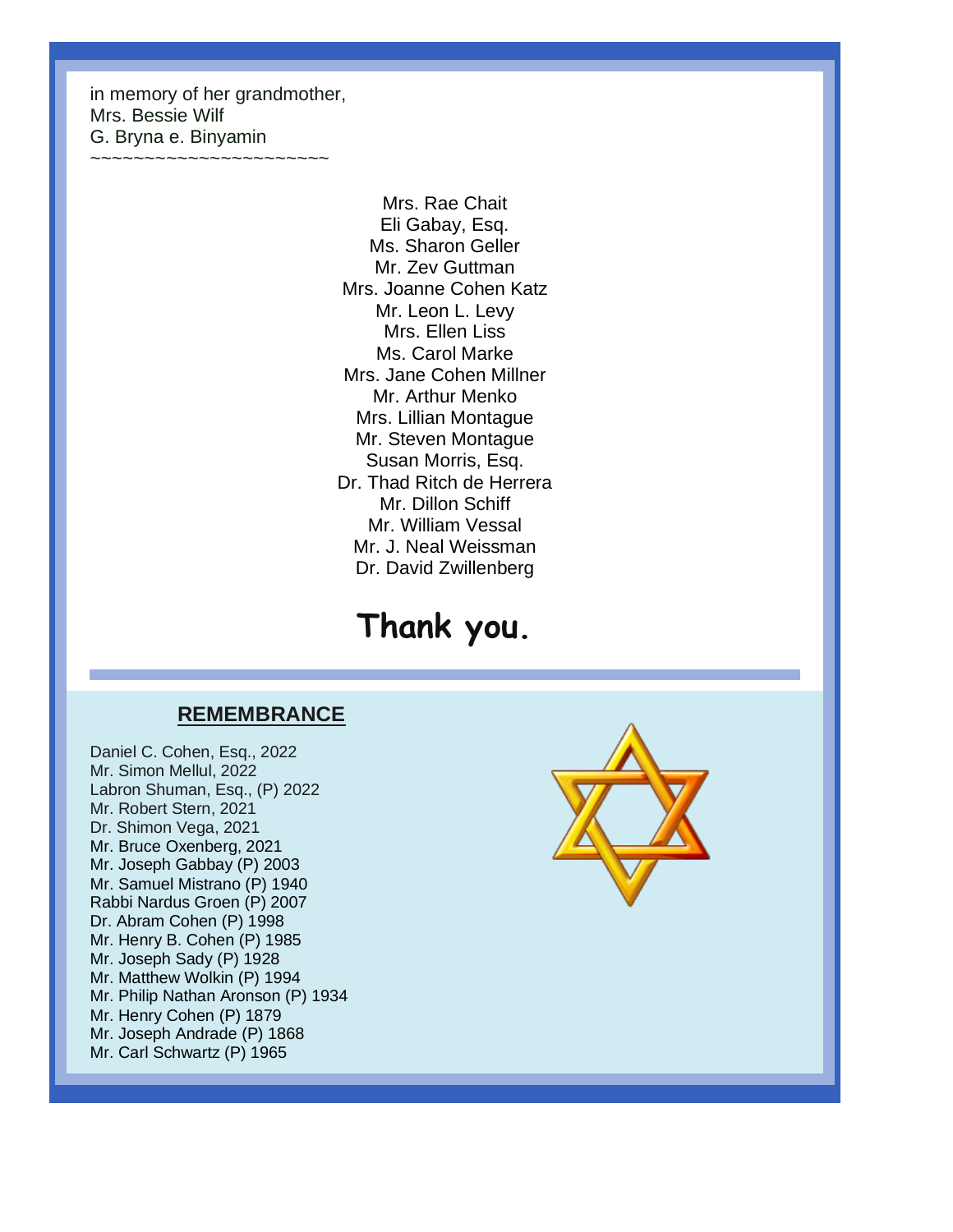Mr. Simon Kornhauser (P) 1973 Mr. Charles Gardner (P) 1981 Mr. Jack S. Montague (P) 1971 Mr. Ernest Veill (P) 1984 Mr. Nisim Nisimi, 2000 Mr. Joseph Joravsky, 1982 Mr. Irwin Barnett Cohen, 1993 Mr. Jacob Melman, 1984 Mr. Nathan Chait, 2017 Mr. Steven Stark, 2013 Mr. Merced Montoya, 2020

#### ~~~~~~~~~~~~~~~~~~~~~~

Mrs. Julia Coopersmith, 2022 Mrs. Ardith Garland, 2022 Mrs. Helene Levy (P) 2022 Mrs. Mary Jane Bension (P) 2021 Mrs. Sheila Silberstein (P) 2021 Mrs. Caroline Mistrano (P) 1954 Mrs. Renee Marke (P) 2017 Mrs. Elizabeth Polin Farrel (P) 1991 Ms. Bertha Levin (P) 1956 Mrs. Bessie Wilf (P) 1974 Bertha Delcy Ross (P) 1977 Mrs. Rebecca Crane (P) 1966 Ms. Rachael Rokeach Zausmer (P) 1960 Miss Millie Mildred Mildenberg (P) 1957 Mrs. Matilde Malamud, 2020 Mrs. Edith Deaktor, 1982 Mrs. Katherine Batt, 1977 Mrs. Frieda Glynn, 1974 Mrs. Rose Cipris Bittan, 1971 Mrs. Theodora Braunstein date unknown Mrs. Victoria Leon (P) 1946

(P) denotes Permanent Hashcabah

#### **ROSH HODESH**

**Wednesday, June 29, 2022 \* 30 Sivan 5782**

**Thursday, June 30, 2022 \* 1 Tammuz 5782**